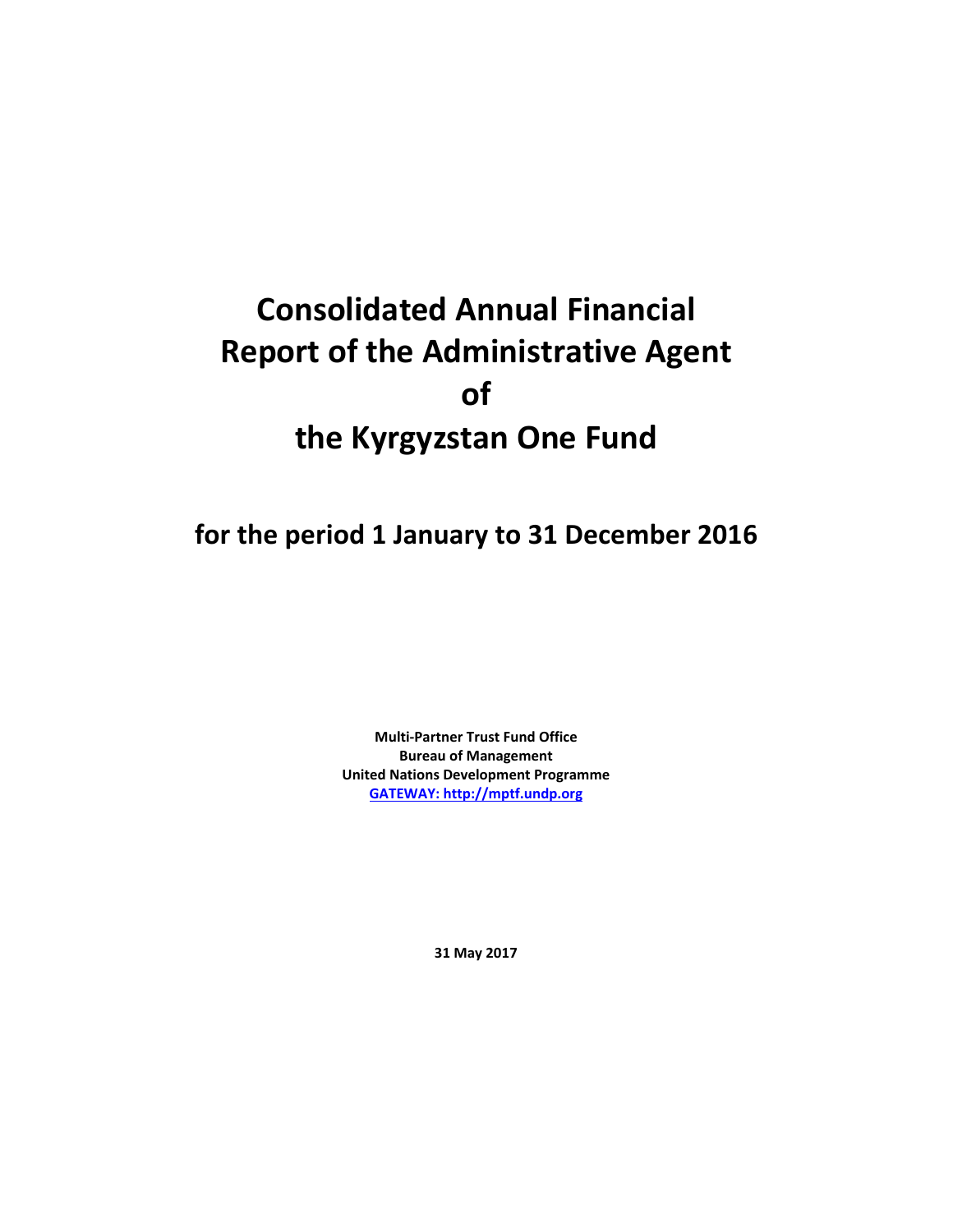#### **PARTICIPATING ORGANIZATIONS CONTRIBUTORS**



Food and Agriculture Organization (FAO)



International Labour Organisation (ILO)



United Nations Development Programme (UNDP)



United Nations Volunteers Programme



United Nations Population Fund (UNFPA)



UN High Commissioner for Refugees (UNHCR)



United Nations Children's Fund (UNICEF)



UN Industrial Development Orgazition (UNIDO)



United Nations Entity for Gender Equality and the Empowerment of Women (UNWOMEN)



World Food Programme (WFP)



World Health Organization (WHO)



Expanded DaO Funding Window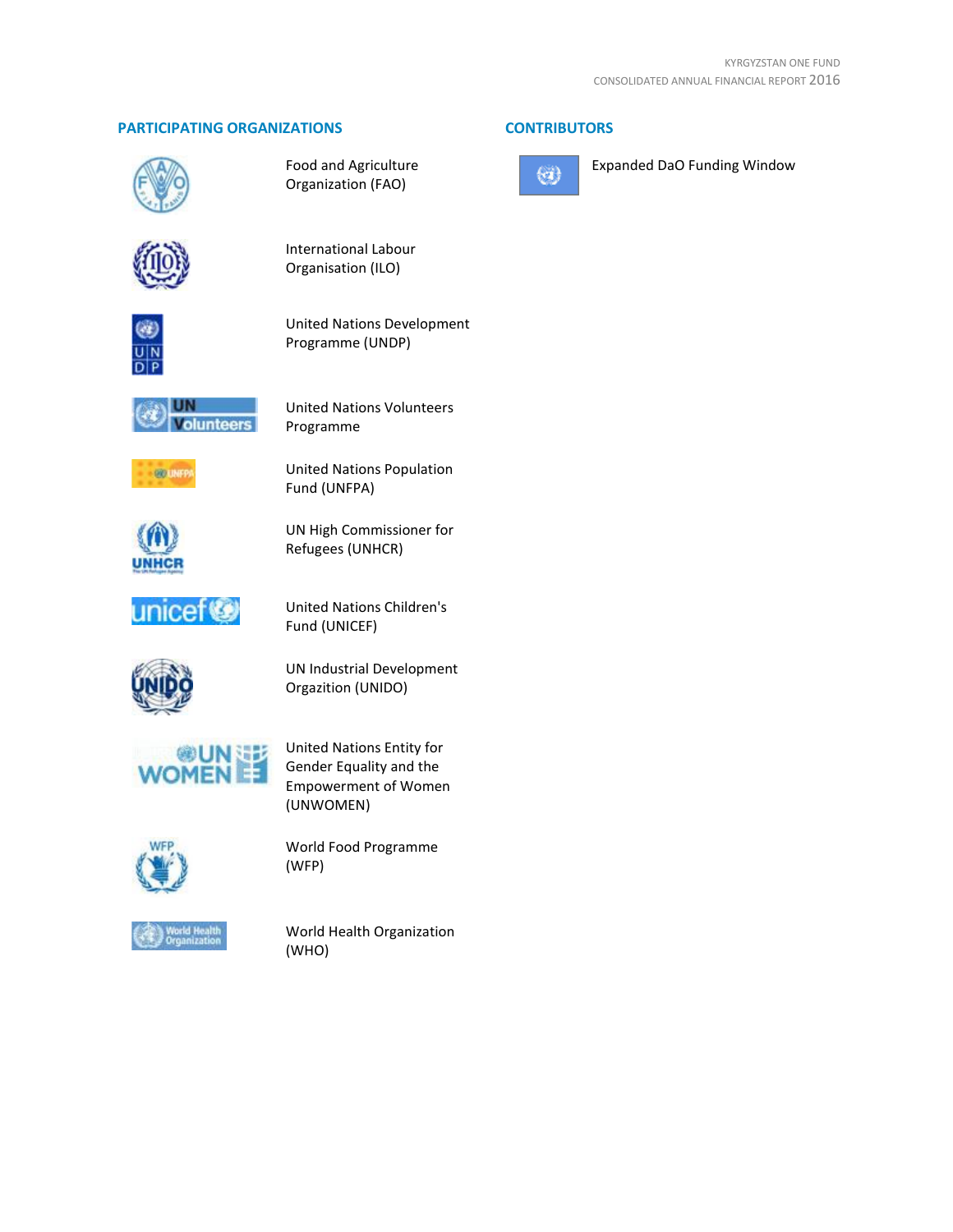#### **DEFINITIONS**

#### **Allocation**

Amount approved by the Steering Committee for a project/programme.

#### **Approved Project/Programme**

A project/programme including budget, etc., that is approved by the Steering Committee for fund allocation purposes.

#### **Contributor Commitment**

Amount(s) committed by a donor to a Fund in a signed Standard Administrative Arrangement with the UNDP Multi-Partner Trust Fund Office (MPTF Office), in its capacity as the Administrative Agent. A commitment may be paid or pending payment.

#### **Contributor Deposit**

Cash deposit received by the MPTF Office for the Fund from a contributor in accordance with a signed Standard Administrative Arrangement.

#### **Delivery Rate**

The percentage of funds that have been utilized, calculated by comparing expenditures reported by a Participating Organization against the 'net funded amount'.

#### **Indirect Support Costs**

A general cost that cannot be directly related to any particular programme or activity of the Participating Organizations. UNDG policy establishes a fixed indirect cost rate of 7% of programmable costs.

#### **Net Funded Amount**

Amount transferred to a Participating Organization less any refunds transferred back to the MPTF Office by a Participating Organization.

#### **Participating Organization**

A UN Organization or other inter-governmental Organization that is an implementing partner in a Fund, as represented by signing a Memorandum of Understanding (MOU) with the MPTF Office for a particular Fund.

#### **Project Expenditure**

The sum of expenses and/or expenditure reported by all Participating Organizations for a Fund irrespective of which basis of accounting each Participating Organization follows for donor reporting.

#### **Project Financial Closure**

A project or programme is considered financially closed when all financial obligations of an operationally completed project or programme have been settled, and no further financial charges may be incurred.

#### **Project Operational Closure**

A project or programme is considered operationally closed when all programmatic activities for which Participating Organization(s) received funding have been completed.

#### **Project Start Date**

Date of transfer of first instalment from the MPTF Office to the Participating Organization.

#### **Total Approved Budget**

This represents the cumulative amount of allocations approved by the Steering Committee.

#### **US Dollar Amount**

The financial data in the report is recorded in US Dollars and due to rounding off of numbers, the totals may not add up.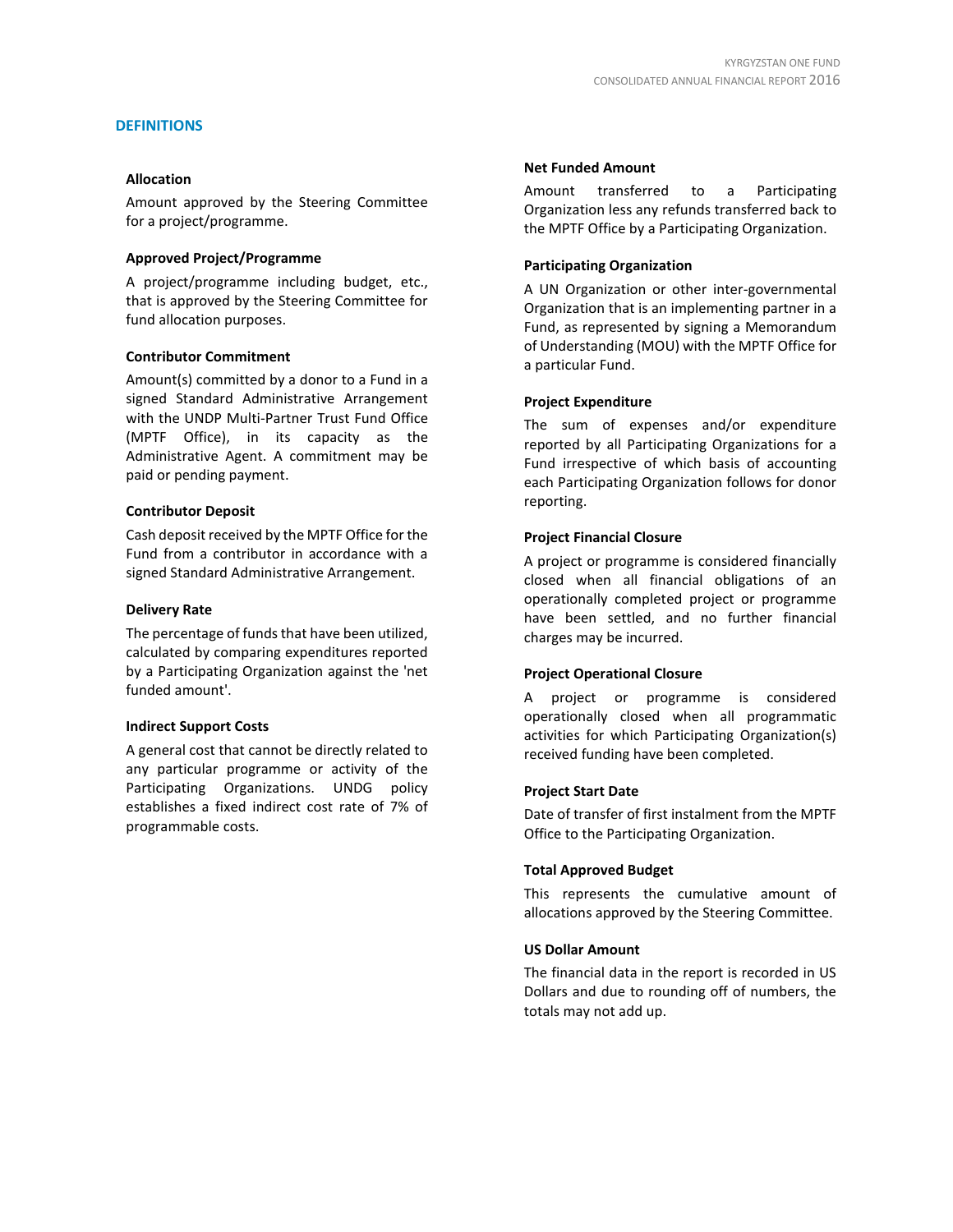#### **2015 FINANCIAL PERFORMANCE**

This chapter presents financial data and analysis of the Kyrgyzstan One Fund using the pass-through funding modality as of 31 December 2016. Financial information for this Fund is also available on the MPTF Office GATEWAY, at the following address: [http://mptf.undp.org/factsheet/fund/KG100.](http://mptf.undp.org/factsheet/fund/KG100) 

#### **1. SOURCES AND USES OF FUNDS**

As of 31 December 2016, one contributor deposited US\$ 9,960,000 in contributions and US\$ 54,204 was earned in interest.

#### The cumulative source of funds was US\$ 10,014,204

Of this amount, US\$ 9,739,314 has been net funded to 11 Participating Organizations, of which US\$ 9,728,042 has been reported as expenditure. The Administrative Agent fee has been charged at the approved rate of 1% on deposits and amounts to US\$ 99,600. Table 1 provides an overview of the overall sources, uses, and balance of the Kyrgyzstan One Fund as of 31 December 2016.

#### **Table 1. Financial Overview, as of 31 December 2016 (in US Dollars)**

|                                                           | Annual 2015 | Annual 2016 | <b>Cumulative</b> |
|-----------------------------------------------------------|-------------|-------------|-------------------|
| <b>Sources of Funds</b>                                   |             |             |                   |
| Contributions from donors                                 |             |             | 9,960,000         |
| Fund Earned Interest and Investment Income                | 281         | 516         | 12,298            |
| Interest Income received from Participating Organizations | 1,315       |             | 41,906            |
| Refunds by Administrative Agent to Contributors           |             |             |                   |
| Fund balance transferred to another MDTF                  |             |             |                   |
| Other Income                                              |             |             |                   |
| <b>Total: Sources of Funds</b>                            | 1,596       | 516         | 10,014,204        |
| <b>Use of Funds</b>                                       |             |             |                   |
| <b>Transfers to Participating Organizations</b>           |             |             | 9,761,215         |
| Refunds received from Participating Organizations         | (11, 919)   | (8, 349)    | (21, 902)         |
| <b>Net Funded Amount</b>                                  | (11, 919)   | (8, 349)    | 9,739,314         |
| <b>Administrative Agent Fees</b>                          |             |             | 99,600            |
| Direct Costs: (Steering Committee, Secretariatetc.)       |             |             | 98,178            |
| <b>Bank Charges</b>                                       | 2           | 3           | 109               |
| <b>Other Expenditures</b>                                 |             |             |                   |
| <b>Total: Uses of Funds</b>                               | (11, 917)   | (8, 346)    | 9,937,201         |
| Change in Fund cash balance with Administrative Agent     | 13,513      | 8,861       | 77,003            |
| Opening Fund balance (1 January)                          | 54,628      | 68,141      |                   |
| <b>Closing Fund balance (31 December)</b>                 | 68,141      | 77,003      | 77,003            |
| Net Funded Amount                                         | (11, 919)   | (8, 349)    | 9,739,314         |
| Participating Organizations' Expenditure                  | (4, 194)    | 32,761      | 9,728,042         |
| <b>Balance of Funds with Participating Organizations</b>  |             |             | 11,272            |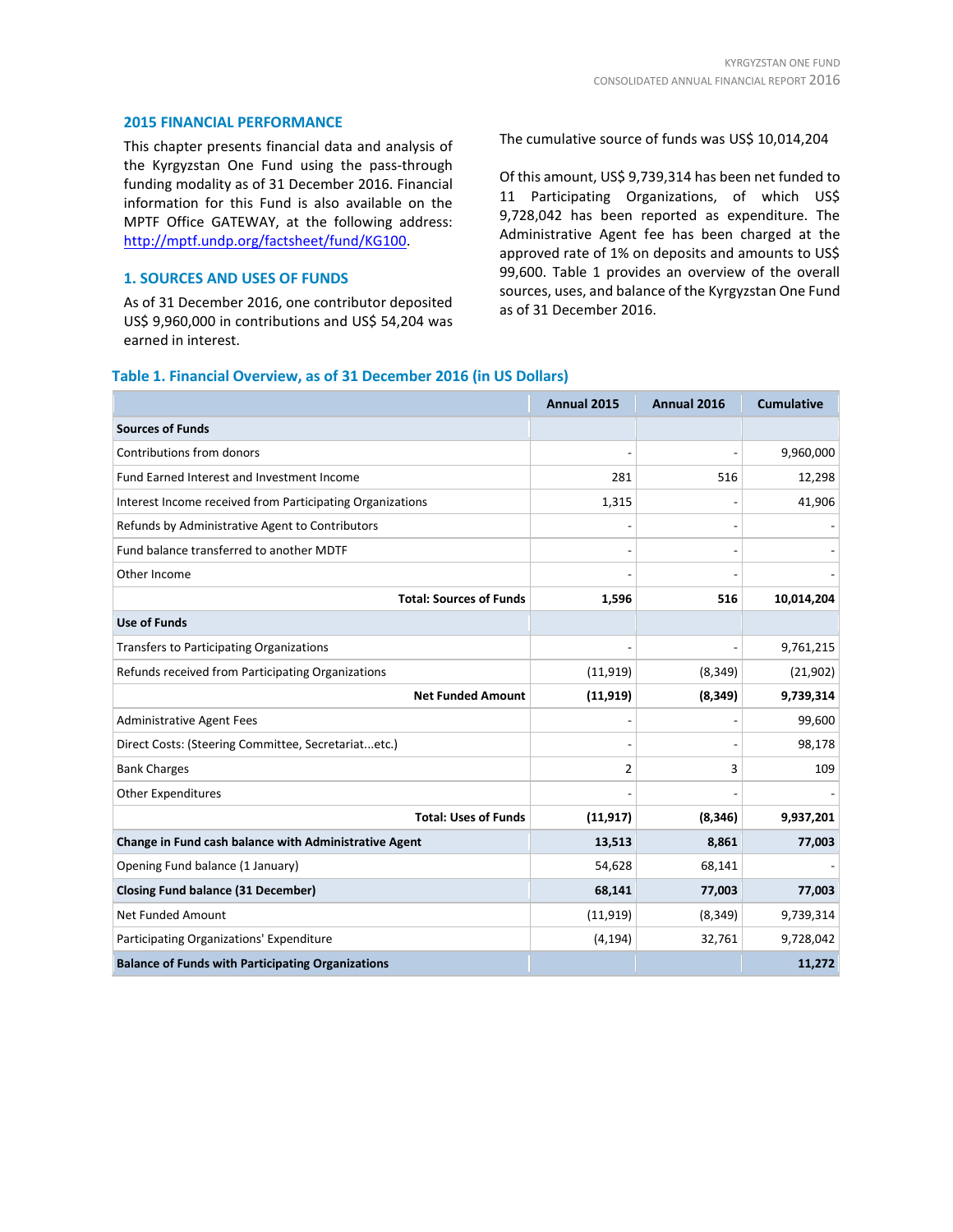#### **2. PARTNER CONTRIBUTIONS**

Table 2 provides information on cumulative contributions received from all contributors to this Fund as of 31 December 2016.

#### **Table 2. Contributors' Deposits, as of 31 December 2016 (in US Dollars)**

| <b>Contributors</b>                | <b>Total Commitments</b> | <b>Prior Years</b><br>as of 31-Dec-2015 Deposits | <b>Current Year</b><br>Jan-Dec-2016 Deposits | <b>Total Deposits</b> |
|------------------------------------|--------------------------|--------------------------------------------------|----------------------------------------------|-----------------------|
| <b>Expanded DaO Funding Window</b> | 9,960,000                | 9,960,000                                        |                                              | 9,960,000             |
| <b>Grand Total</b>                 | 9,960,000                | 9,960,000                                        |                                              | 9,960,000             |

#### **3. INTEREST EARNED**

Interest income is earned in two ways: 1) on the balance of funds held by the Administrative Agent ('Fund earned interest'), and 2) on the balance of funds held by the Participating Organizations ('Agency earned interest') where their Financial Regulations and Rules allow return of interest to the Administrative Agent.

As of 31 December 2016, Fund earned interest amounts to US\$ 12,298.

Interest received from Participating Organizations amounts to US\$ 41,906, bringing the cumulative interest received to US\$ 54,204.Details are provided in the table below.

#### **Table 3. Sources of Interest and Investment Income, as of 31 December 2016 (in US Dollars)**

| <b>Interest Earned</b>                     | <b>Prior Years</b><br>as of 31-Dec-2015 | <b>Current Year</b><br>Jan-Dec-2016 | Total  |
|--------------------------------------------|-----------------------------------------|-------------------------------------|--------|
| <b>Administrative Agent</b>                |                                         |                                     |        |
| Fund Earned Interest and Investment Income | 11,782                                  | 516                                 | 12,298 |
| <b>Total: Fund Earned Interest</b>         | 11,782                                  | 516                                 | 12,298 |
| <b>Participating Organization</b>          |                                         |                                     |        |
| <b>FAO</b>                                 | 1,206                                   |                                     | 1,206  |
| <b>UNDP</b>                                | 37,482                                  |                                     | 37,482 |
| UNDP(UNV)                                  | 111                                     |                                     | 111    |
| <b>UNIDO</b>                               | 2,871                                   |                                     | 2,871  |
| <b>UNWOMEN</b>                             | 236                                     |                                     | 236    |
| <b>Total: Agency earned interest</b>       | 41,906                                  |                                     | 41,906 |
| <b>Grand Total</b>                         | 53,688                                  | 516                                 | 54,204 |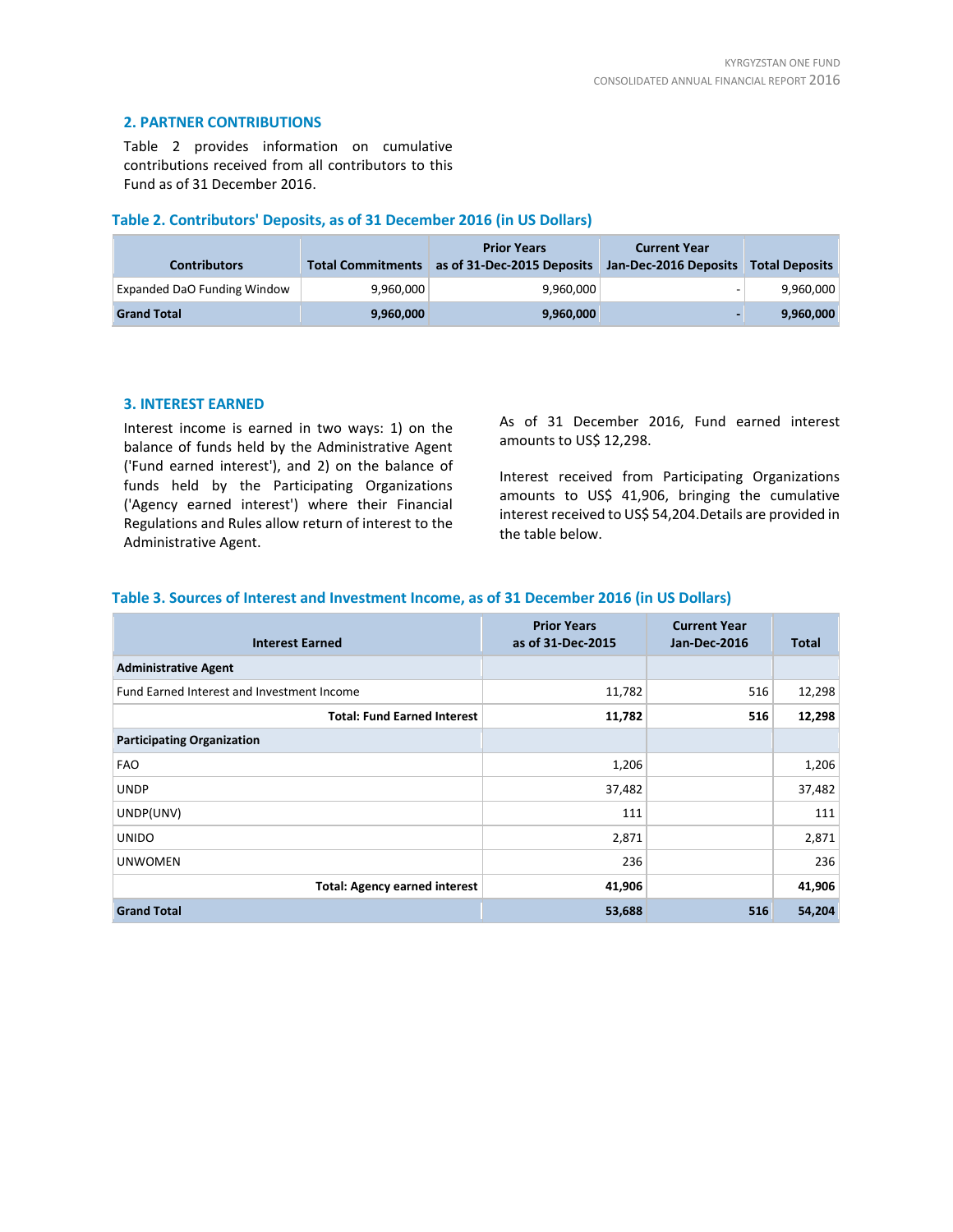#### **4. TRANSFER OF FUNDS**

Allocations to Participating Organizations are approved by the Steering Committee and disbursed by the Administrative Agent. As of 31 December 2016, the Administrative Agent has transferred US\$ 9,761,215 to 11 Participating Organizations (see list below).

Table 4 provides additional information on the refunds received by the MPTF Office, and the net funded amount for each of the Participating Organizations.

**Table 4. Transfer, Refund, and Net Funded Amount by Participating Organization, as of 31 December 2016 (in US Dollars)**

| Participating      |                  |                | Prior Years as of 31-Dec-2015 | <b>Current Year Jan-Dec-2016</b> |                |                   | <b>Total</b>     |                |                   |  |
|--------------------|------------------|----------------|-------------------------------|----------------------------------|----------------|-------------------|------------------|----------------|-------------------|--|
| Organization       | <b>Transfers</b> | <b>Refunds</b> | <b>Net Funded</b>             | <b>Transfers</b>                 | <b>Refunds</b> | <b>Net Funded</b> | <b>Transfers</b> | <b>Refunds</b> | <b>Net Funded</b> |  |
| <b>FAO</b>         | 1,060,247        | (11, 919)      | 1,048,328                     |                                  |                |                   | 1,060,247        | (11, 919)      | 1,048,328         |  |
| ILO                | 241,404          | (1,634)        | 239,770                       |                                  |                |                   | 241,404          | (1,634)        | 239,770           |  |
| <b>UNDP</b>        | 2,824,203        |                | 2,824,203                     |                                  |                |                   | 2,824,203        |                | 2,824,203         |  |
| UNDP(UNV)          | 52,965           |                | 52,965                        |                                  |                |                   | 52,965           |                | 52,965            |  |
| <b>UNFPA</b>       | 305,903          |                | 305,903                       |                                  |                |                   | 305,903          |                | 305,903           |  |
| <b>UNHCR</b>       | 506,446          |                | 506,446                       |                                  |                |                   | 506,446          |                | 506,446           |  |
| <b>UNICEF</b>      | 1,307,653        |                | 1,307,653                     |                                  |                |                   | 1,307,653        |                | 1,307,653         |  |
| <b>UNIDO</b>       | 533,725          |                | 533,725                       |                                  | (8, 349)       | (8, 349)          | 533,725          | (8, 349)       | 525,377           |  |
| <b>UNWOMEN</b>     | 134,269          |                | 134,269                       |                                  |                |                   | 134,269          |                | 134,269           |  |
| <b>WFP</b>         | 2,582,431        |                | 2,582,431                     |                                  |                |                   | 2,582,431        |                | 2,582,431         |  |
| <b>WHO</b>         | 211,969          |                | 211,969                       |                                  |                |                   | 211,969          |                | 211,969           |  |
| <b>Grand Total</b> | 9,761,215        | (13, 553)      | 9,747,662                     |                                  | (8, 349)       | (8, 349)          | 9,761,215        | (21,902)       | 9,739,314         |  |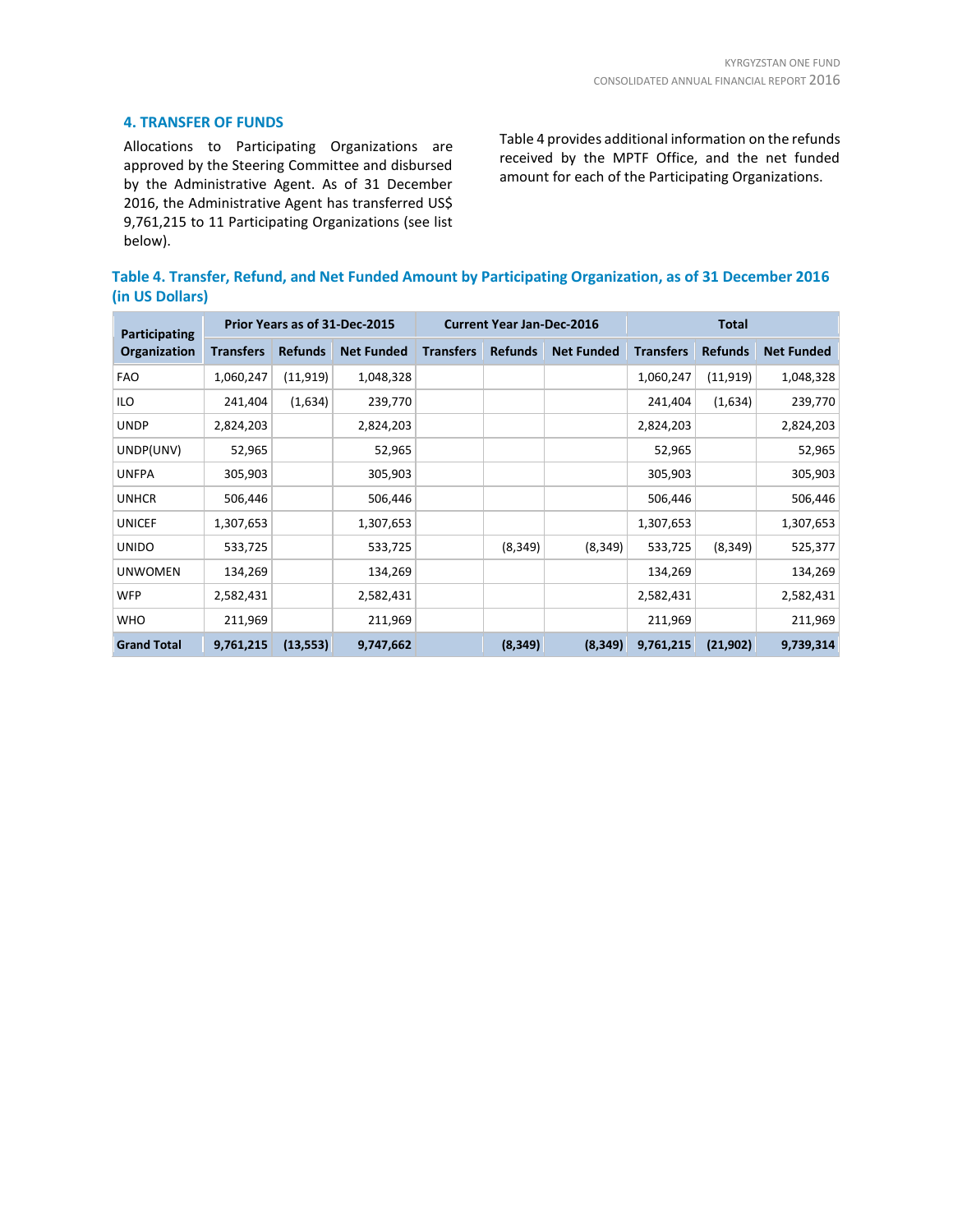#### **5. EXPENDITURE AND FINANCIAL DELIVERY RATES**

All final expenditures reported for the year 2016 were submitted by the Headquarters of the Participating Organizations. These were consolidated by the MPTF Office.

Project expenditures are incurred and monitored by each Participating Organization, and are reported as per the agreed upon categories for inter-agency harmonized reporting. The reported expenditures were submitted via the MPTF Office's online expenditure reporting tool. The 2016 expenditure data has been posted on the MPTF Office GATEWAY at [http://mptf.undp.org/factsheet/fund/KG100.](http://mptf.undp.org/factsheet/fund/KG100)

#### **5.1 EXPENDITURE REPORTED BY PARTICIPATING ORGANIZATION**

In 2016, US\$ (8,349) was net funded to Participating Organizations, and US\$ 32,761 was reported in expenditure.

As shown in table below, the cumulative net funded amount is US\$ 9,739,314 and cumulative expenditures reported by the Participating Organizations amount to US\$ 9,728,042. This equates to an overall Fund expenditure delivery rate of 100 percent.

#### **Table 5.1 Net Funded Amount, Reported Expenditure, and Financial Delivery by Participating Organization, as of 31 December 2016 (in US Dollars)**

|                               |                           |                                    | <b>Expenditure</b>                      |                                            |                   |                           |
|-------------------------------|---------------------------|------------------------------------|-----------------------------------------|--------------------------------------------|-------------------|---------------------------|
| Participating<br>Organization | Approved<br><b>Amount</b> | <b>Net Funded</b><br><b>Amount</b> | <b>Prior Years</b><br>as of 31-Dec-2015 | <b>Current Year</b><br><b>Jan-Dec-2016</b> | <b>Cumulative</b> | <b>Delivery Rate</b><br>% |
| <b>FAO</b>                    | 1,060,247                 | 1,048,328                          | 1,048,328                               |                                            | 1,048,328         | 100.00                    |
| <b>ILO</b>                    | 241,404                   | 239,770                            | 239,770                                 |                                            | 239,770           | 100.00                    |
| <b>UNDP</b>                   | 2,824,203                 | 2,824,203                          | 2,772,066                               | 35,922                                     | 2,807,988         | 99.43                     |
| UNDP(UNV)                     | 52,965                    | 52,965                             | 52,965                                  |                                            | 52,965            | 100.00                    |
| <b>UNFPA</b>                  | 305,903                   | 305,903                            | 305,903                                 |                                            | 305,903           | 100.00                    |
| <b>UNHCR</b>                  | 506,446                   | 506,446                            | 506,446                                 |                                            | 506,446           | 100.00                    |
| <b>UNICEF</b>                 | 1,307,653                 | 1,307,653                          | 1,315,756                               |                                            | 1,315,756         | 100.62                    |
| <b>UNIDO</b>                  | 533,725                   | 525,377                            | 525,379                                 | (3, 161)                                   | 522,218           | 99.40                     |
| <b>UNWOMEN</b>                | 134,269                   | 134,269                            | 134,269                                 |                                            | 134,269           | 100.00                    |
| <b>WFP</b>                    | 2,582,431                 | 2,582,431                          | 2,582,431                               |                                            | 2,582,431         | 100.00                    |
| <b>WHO</b>                    | 211,969                   | 211,969                            | 211,969                                 |                                            | 211,969           | 100.00                    |
| <b>Grand Total</b>            | 9,761,215                 | 9,739,314                          | 9,695,281                               | 32,761                                     | 9,728,042         | 99.88                     |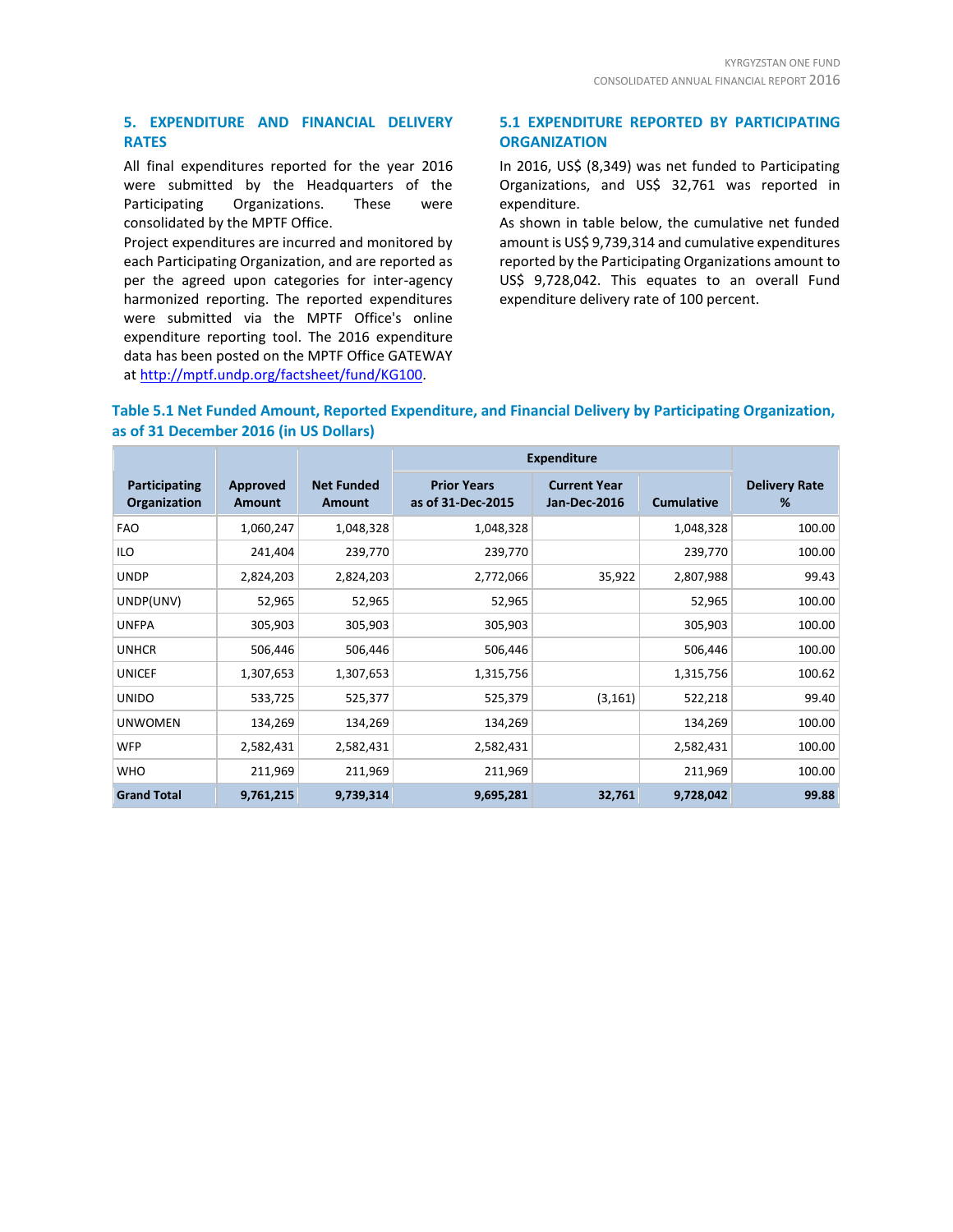#### **5.2 EXPENDITURE BY [UNDAF OUTCOME OR THEMATIC AREA]**

Table 5.2 displays the net funded amounts, expenditures incurred and the financial delivery rates by [UNDAF Outcome or Thematic Area].

|                        |                             | <b>Prior Years</b><br>as of 31-Dec-2015 | <b>Current Year</b><br><b>Jan-Dec-2016</b><br><b>Total</b> |                    |                             |                    |                           |  |
|------------------------|-----------------------------|-----------------------------------------|------------------------------------------------------------|--------------------|-----------------------------|--------------------|---------------------------|--|
| Country/Sector         | <b>Net Funded</b><br>Amount | <b>Expenditure</b>                      | <b>Net Funded</b><br><b>Amount</b>                         | <b>Expenditure</b> | <b>Net Funded</b><br>Amount | <b>Expenditure</b> | <b>Delivery Rate</b><br>% |  |
| Kyrgyzstan             |                             |                                         |                                                            |                    |                             |                    |                           |  |
| Agriculture            | 1,846,400                   | 1,811,280                               | (8, 349)                                                   | (4,920)            | 1,838,052                   | 1,806,360          | 98.28                     |  |
| Energy                 | 987,569                     | 981,744                                 |                                                            | 1,760              | 987,569                     | 983,503            | 99.59                     |  |
| Environment            | 796,856                     | 813,239                                 |                                                            |                    | 796,856                     | 813,239            | 102.06                    |  |
| Food Security          | 2,582,431                   | 2,582,431                               |                                                            |                    | 2,582,431                   | 2,582,431          | 100.00                    |  |
| <b>Risk Management</b> | 1,117,122                   | 1,081,200                               |                                                            | 35,922             | 1,117,122                   | 1,117,122          | 100.00                    |  |
| Social Services        | 2,417,284                   | 2,425,387                               |                                                            |                    | 2,417,284                   | 2,425,387          | 100.34                    |  |
| Kyrgyzstan Total:      | 9,747,662                   | 9,695,281                               | (8, 349)                                                   | 32,761             | 9,739,314                   | 9,728,042          | 99.88                     |  |
|                        |                             |                                         |                                                            |                    |                             |                    |                           |  |
| <b>Grand Total:</b>    | 9,747,662                   | 9,695,281                               | (8, 349)                                                   | 32,761             | 9,739,314                   | 9,728,042          | 99.88                     |  |

### **Table 5.2 Expenditure by UNDAF Outcome, as of 31 December 2016 (in US Dollars)**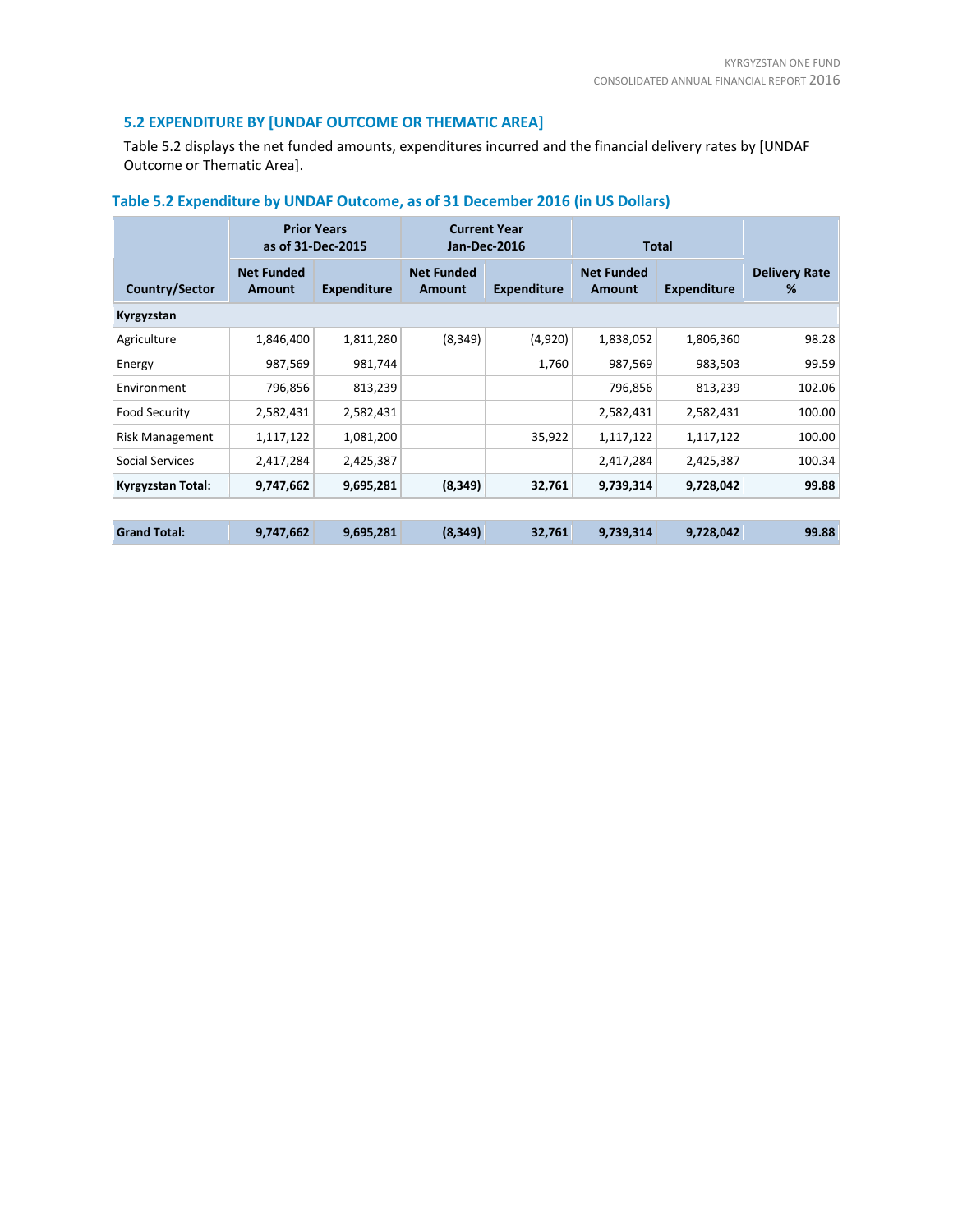#### **5.3 EXPENDITURE REPORTED BY CATEGORY**

Project expenditures are incurred and monitored by each Participating Organization and are reported as per the agreed categories for inter-agency harmonized reporting. In 2006 the UN Development Group (UNDG) established six categories against which UN entities must report inter-agency project expenditures. Effective 1 January 2012, the UN Chief Executive Board (CEB) modified these categories as a result of IPSAS adoption to comprise eight categories. All expenditure incurred prior to 1 January 2012 have been reported in the old categories; post 1 January 2012 all expenditure are reported in the new eight categories. See table below.

#### **2012 CEB Expense Categories**

- 1. Staff and personnel costs
- 2. Supplies, commodities and materials
- 3. Equipment, vehicles, furniture and depreciation
- 4. Contractual services
- 5. Travel
- 6. Transfers and grants
- 7. General operating expenses
- 8. Indirect costs

\_\_\_\_\_\_\_\_\_\_\_\_\_\_\_\_\_\_\_\_\_\_

#### **2006 UNDG Expense Categories**

- 1. Supplies, commodities, equipment & transport
- 2. Personnel
- 3. Training counterparts
- 4. Contracts
- 5. Other direct costs
- 6. Indirect costs

#### **Table 5.3 Expenditure by UNDG Budget Category, as of 31 December 2016 (in US Dollars)**

|                                                      | <b>Expenditure</b>                      |                                            |              |                                                     |
|------------------------------------------------------|-----------------------------------------|--------------------------------------------|--------------|-----------------------------------------------------|
| Category                                             | <b>Prior Years</b><br>as of 31-Dec-2015 | <b>Current Year</b><br><b>Jan-Dec-2016</b> | <b>Total</b> | <b>Percentage of Total</b><br><b>Programme Cost</b> |
| Supplies, Commodities, Equipment and Transport (Old) | 1,537,058                               | $\overline{a}$                             | 1,537,058    | 16.80                                               |
| Personnel (Old)                                      | 643,580                                 | $\overline{a}$                             | 643,580      | 7.04                                                |
| Training of Counterparts(Old)                        | 114,034                                 | $\overline{\phantom{0}}$                   | 114,034      | 1.25                                                |
| Contracts (Old)                                      | 554,053                                 | $\overline{a}$                             | 554,053      | 6.06                                                |
| Other direct costs (Old)                             | 512,785                                 | $\overline{\phantom{a}}$                   | 512,785      | 5.61                                                |
| Staff & Personnel Cost (New)                         | 309,065                                 | $\overline{\phantom{a}}$                   | 309,065      | 3.38                                                |
| Suppl, Comm, Materials (New)                         | 1,626,499                               | 41                                         | 1,626,540    | 17.78                                               |
| Equip, Veh, Furn, Depn (New)                         | 564,425                                 | (2,994)                                    | 561,431      | 6.14                                                |
| Contractual Services (New)                           | 1,138,008                               | $\overline{a}$                             | 1,138,008    | 12.44                                               |
| Travel (New)                                         | 437,841                                 | $\overline{\phantom{a}}$                   | 437,841      | 4.79                                                |
| Transfers and Grants (New)                           | 855,991                                 | $\qquad \qquad \blacksquare$               | 855,991      | 9.36                                                |
| <b>General Operating (New)</b>                       | 823,475                                 | 33,572                                     | 857,046      | 9.37                                                |
| <b>Programme Costs Total</b>                         | 9,116,814                               | 30,618                                     | 9,147,432    | 100.00                                              |
| <sup>1</sup> Indirect Support Costs Total            | 578,467                                 | 2,143                                      | 580,610      | 6.35                                                |
| <b>Total</b>                                         | 9,695,281                               | 32,761                                     | 9,728,042    |                                                     |

<sup>&</sup>lt;sup>1</sup> Indirect Support Costs charged by Participating Organization, based on their financial regulations, can be deducted upfront or at a later stage during implementation. The percentage may therefore appear to exceed the 7% agreed-upon for on-going projects. Once projects are financially closed, this number is not to exceed 7%.